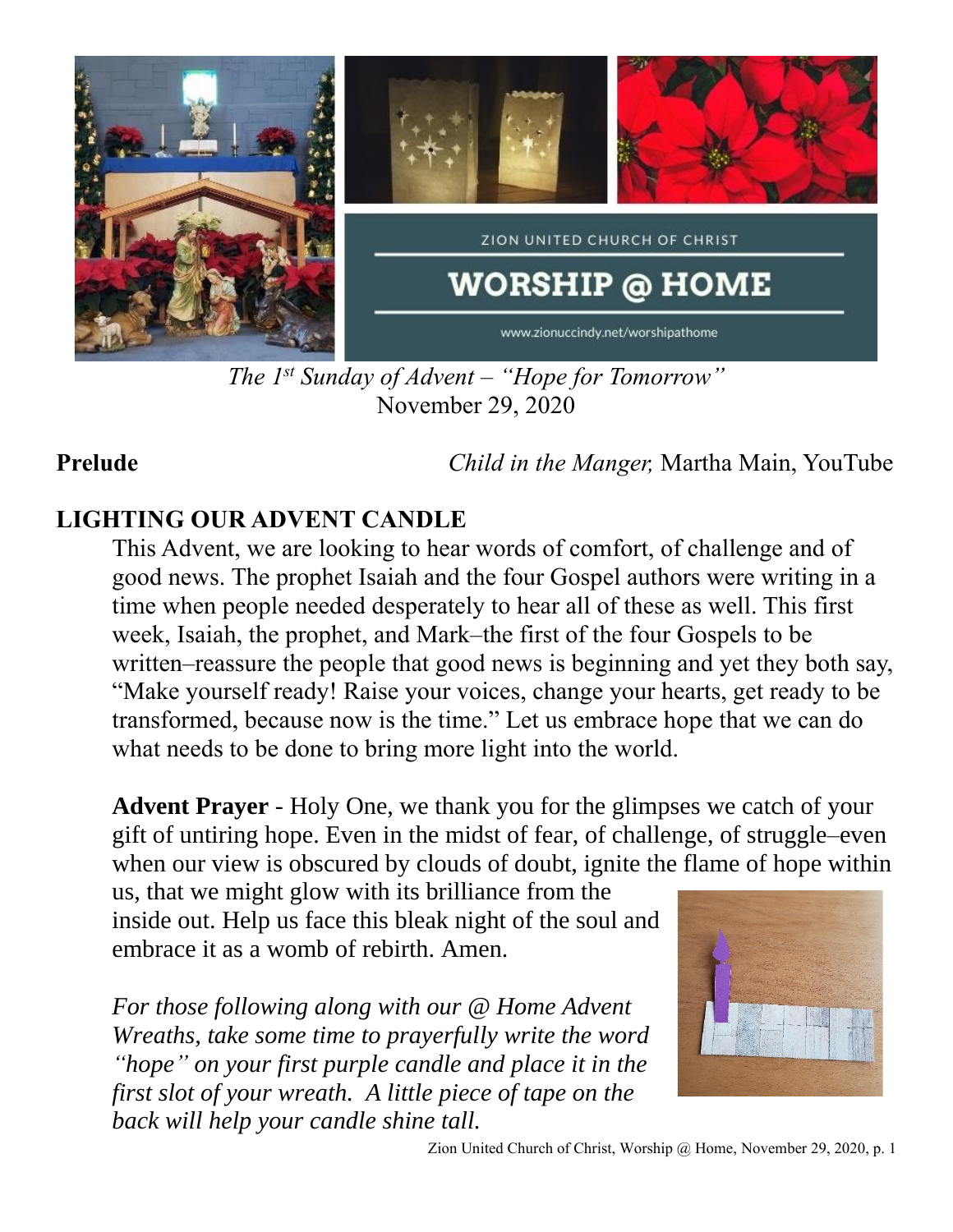## **Song 1** *O, Come All Ye Faithful*, YouTube

### **A TIME OF PRAYER**

*You are welcome to send prayer requests to Pastor Sarah. Spend a few moments connecting with God and lifting up your prayers.*

**The Lord's Prayer** (unison)

Our Father, who art in heaven, hallowed be thy name, thy kingdom come, thy will be done, on earth as it is in heaven. Give us this day our daily bread. And forgive us our debts, as we forgive our debtors. And lead us not into temptation, but deliver us from evil. For thine is the kingdom, and the power, and the glory, forever. Amen.

### **WE HEAR GOD'S WORD Isaiah Reading—***Isaiah 40: 1-11 (CEB)*

| Comfort, comfort my people!<br>says your God. | and all humanity will see it together;<br>the Lord's mouth has commanded it." |
|-----------------------------------------------|-------------------------------------------------------------------------------|
| Speak compassionately to Jerusalem,           |                                                                               |
| and proclaim to her that her                  | A voice was saying:                                                           |
| compulsory service has ended,                 | "Call out!"                                                                   |
| that her penalty has been paid,               | And another said,                                                             |
| that she has received from the Lord's         | "What should I call out?"                                                     |
| hand                                          | All flesh is grass;                                                           |
| double for all her sins!                      | all its loyalty is like the flowers of the                                    |
|                                               | field.                                                                        |
| A voice is crying out:                        |                                                                               |
| "Clear the Lord's way in the desert!"         | The grass dries up                                                            |
| Make a level highway in the                   | and the flower withers                                                        |
| wilderness for our God!                       | when the Lord's breath blows on it.                                           |
|                                               | Surely the people are grass.                                                  |
| Every valley will be raised up,               |                                                                               |
| and every mountain and hill will be           | The grass dries up;                                                           |
| flattened.                                    | the flower withers,                                                           |
|                                               |                                                                               |
| Uneven ground will become level,              | but our God's word will exist forever.                                        |
| and rough terrain a valley plain.             | Go up on a high mountain,                                                     |
| The Lord's glory will appear,                 | messenger Zion!                                                               |
|                                               |                                                                               |

Zion United Church of Christ, Worship @ Home, November 29, 2020, p. 2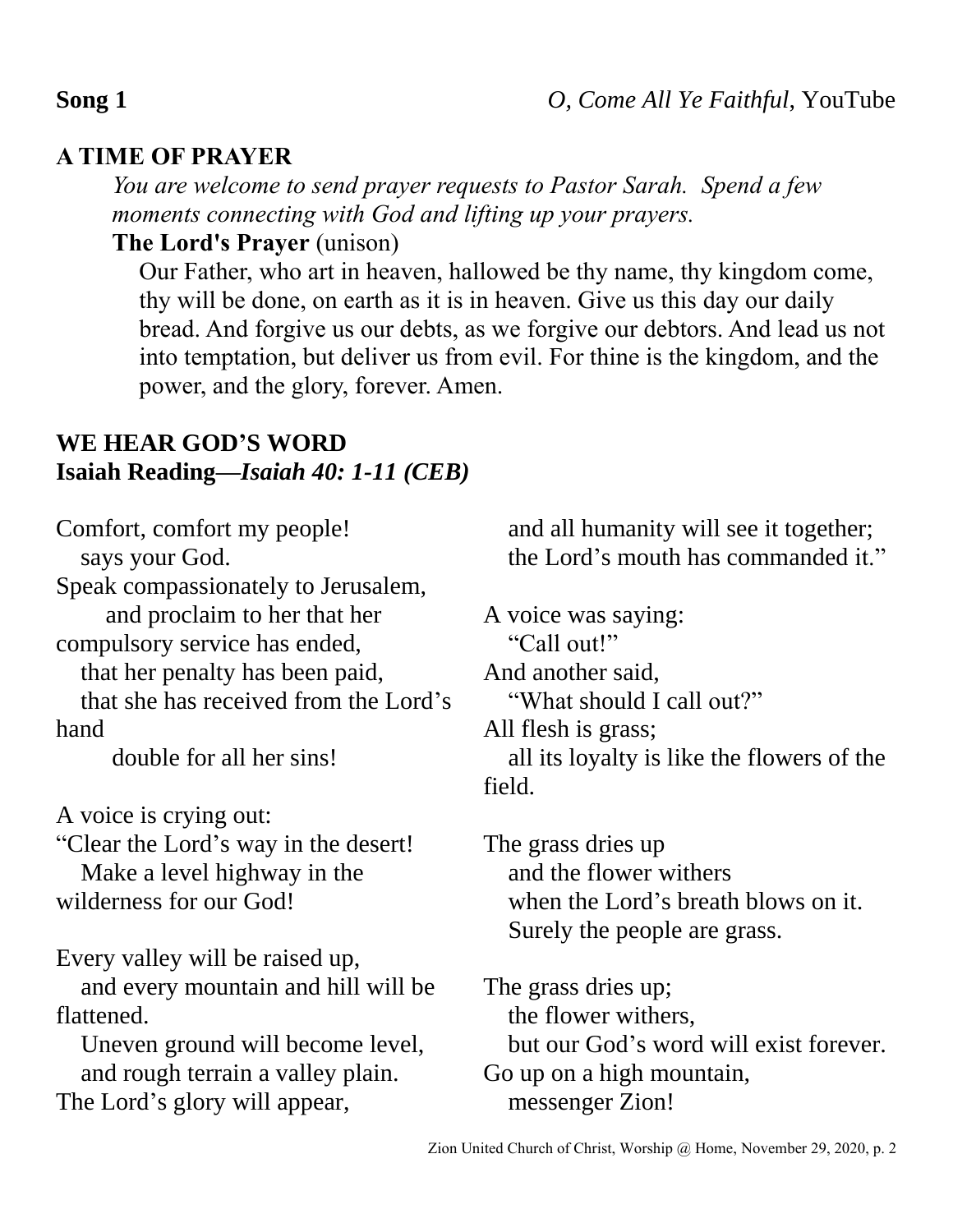Raise your voice and shout, messenger Jerusalem! Raise it; don't be afraid; say to the cities of Judah, "Here is your God!" Here is the Lord God, coming with strength, with a triumphant arm, bringing his reward with him and his payment before him. Like a shepherd, God will tend the flock; he will gather lambs in his arms and lift them onto his lap. He will gently guide the nursing ewes.

#### **Gospel Reading—***Mark 1:1-15 (CEB)*

The beginning of the good news about Jesus Christ, God's Son, happened just as it was written about in the prophecy of Isaiah:

> *Look, I am sending my messenger before you*. *He will prepare your way,* a voice shouting in the wilderness: "*Prepare the way for the Lord; make his paths straight*."

John the Baptist was in the wilderness calling for people to be baptized to show that they were changing their hearts and lives and wanted God to forgive their sins. Everyone in Judea and all the people of Jerusalem went out to the Jordan River and were being baptized by John as they confessed their sins. John wore clothes made of camel's hair, with a leather belt around his waist. He ate locusts and wild honey. He announced, "One stronger than I am is coming after me. I'm not even worthy to bend over and loosen the strap of his sandals. I baptize you with water, but he will baptize you with the Holy Spirit."

About that time, Jesus came from Nazareth of Galilee, and John baptized him in the Jordan River. While he was coming up out of the water, Jesus saw heaven splitting open and the Spirit, like a dove, coming down on him. And there was a voice from heaven: "You are my Son, whom I dearly love; in you I find happiness."

At once the Spirit forced Jesus out into the wilderness. He was in the wilderness for forty days, tempted by Satan. He was among the wild animals, and the angels took care of him.

After John was arrested, Jesus came into Galilee announcing God's good news, saying, "Now is the time! Here comes God's kingdom! Change your hearts and lives, and trust this good news!"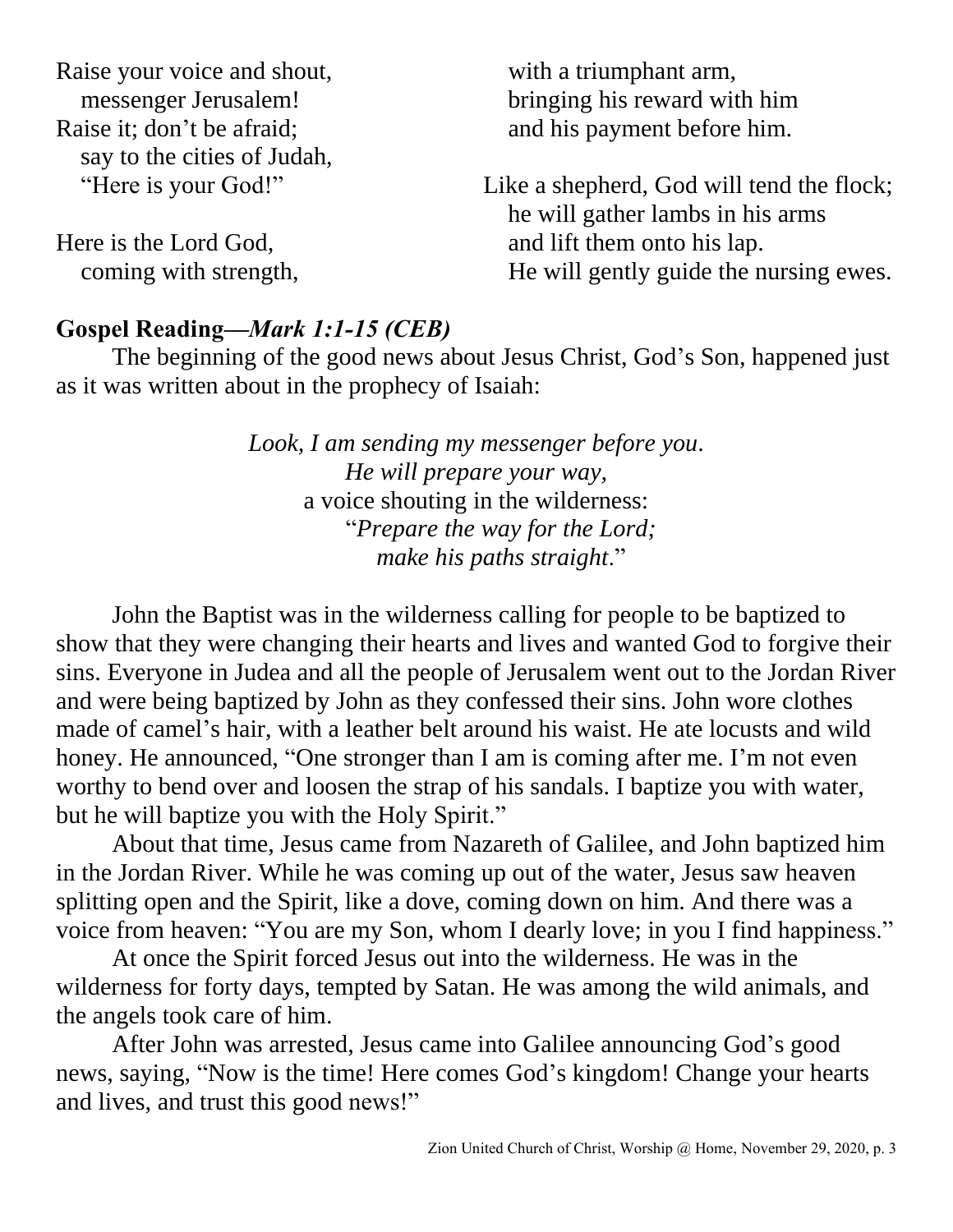**MEDITATION** *Hope for Tomorrow*

# **WE RESPOND TO GOD'S WORD WITH OUR GIVING**

In struggle and in joy, God is faithful to us. We bring forth our offerings – our tithes, our treasures, our least coins –to demonstrate our faithfulness to God.+

You're invited to take out your checkbook in these moments. As you write out your offering, be prayerful with each letter and number. In times such as these, when money becomes tight and our economy is under strain, God invites us to be generous and give what we can. These are gifts we freely give, as we are able and as we are called.

We ask that you please mail in your offerings to our office. Zion United Church of Christ 8916 E. Troy Ave. Indianapolis, IN 46239

You can also submit your offerings on our website through a secure PayPal donation button by using your credit or debit card or a PayPal account. Please know that PayPal receives a 2.2% processing fee and a \$0.30 transaction charge. You are able to set up reoccurring, monthly payments. Check it out on our website at www.zionuccindy.net/donate.

**We Give Thanks** – O Faithful One, accept these gifts of our hearts and hands. May they be multiplied and magnified as the living presence of Christ in the world. Amen. **+**

**Carol of Hope** *I Hear the Bells on Christmas Day*, Zion Virtual Choir Henry Wadsworth Longfellow wrote this poem at Harvard on Christmas Day in 1863 during the heart of the Civil War. His wife had died tragically in a fire and he had just found out that his son had been injured as a soldier for the Union. He heard the sound of bells and began to write, spurred on by his sorrow at the state of humankind:

> "*And in despair, I bowed my head:* '*There is no peace on earth,* '*I said,*